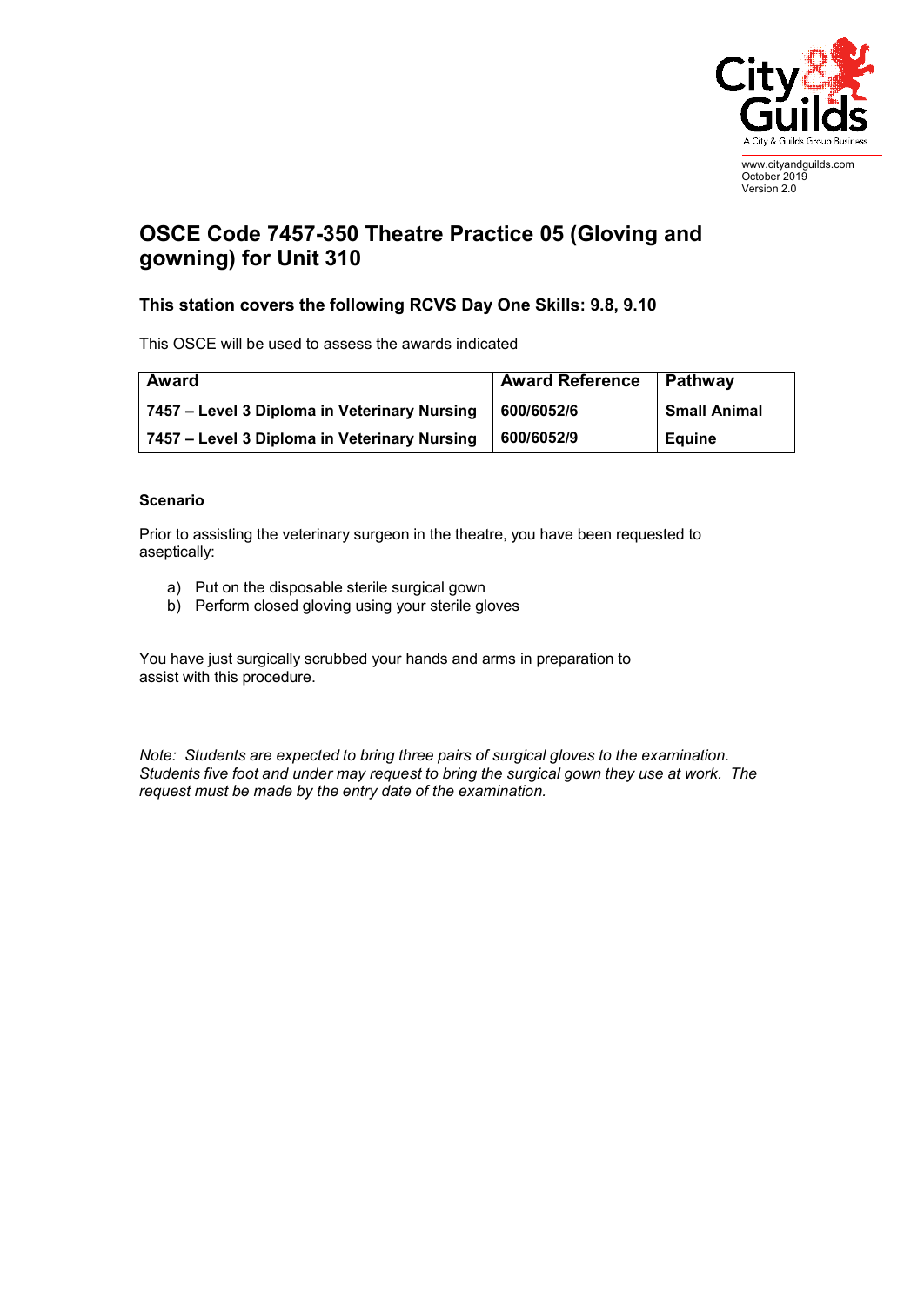| Methodology: You will be expected to: |                                                                                                        |  |
|---------------------------------------|--------------------------------------------------------------------------------------------------------|--|
| 1.                                    | Ensure that hand and wrist jewellery is removed                                                        |  |
| 2.                                    | Nails well manicured, clean and unvarnished. False nails are not permitted.                            |  |
| 3.                                    | Ask assistant to open the gown                                                                         |  |
| 4.                                    | Folded gown removed from packet aseptically                                                            |  |
| 5.                                    | Holding the neck allow the gown to fall open away from the body                                        |  |
| 6.                                    | Guide arms through sleeves of gown to cuff edge                                                        |  |
| 7.                                    | Ask assistant to fasten back/neck ties without breaking asepsis                                        |  |
| 8.                                    | Keep both hands within cuffs of gown                                                                   |  |
| 9.                                    | Ask assistant to open glove packet                                                                     |  |
| 10.                                   | Take inner glove packet and place onto sterile surface                                                 |  |
| 11.                                   | Turn packet upside down (so fingers of gloves are pointing towards the candidate) and<br>expose gloves |  |
| 12.                                   | With either hand first, pick up the appropriate glove by the rim or fold of the cuff                   |  |
| 13.                                   | Turn the hand over so that the glove lies on the palm                                                  |  |
| 14.                                   | Grasp the uppermost rim of the glove with the other covered hand                                       |  |
| 15.                                   | Pull the glove over the first hand, encapsulating cuff fully                                           |  |
| 16.                                   | Pick up remaining glove by the rim or fold with ungloved hand                                          |  |
| 17.                                   | Turn the hand over so the glove lies on the palm                                                       |  |
| 18.                                   | Pick up the uppermost rim of the glove with other gloved hand                                          |  |
| 19.                                   | Pull the glove over the second hand, encapsulating cuff fully                                          |  |
| 20.                                   | Adjust the fingers and cuffs as necessary to ensure snug fit                                           |  |
| 21.                                   | Clasp hands together above waist to complete gloving                                                   |  |
| 22.                                   | Hands gloved using correct left and right gloves                                                       |  |
| 23.                                   | Maintain sterility of gloves and self during gloving procedure                                         |  |
| 24.                                   | Assistant passed the card attached to the cardboard slip                                               |  |
| 25.                                   | Assistant instructed to pass the card around the back                                                  |  |
| 26.                                   | Candidate holds the long tie and instructs assistant to remove card                                    |  |